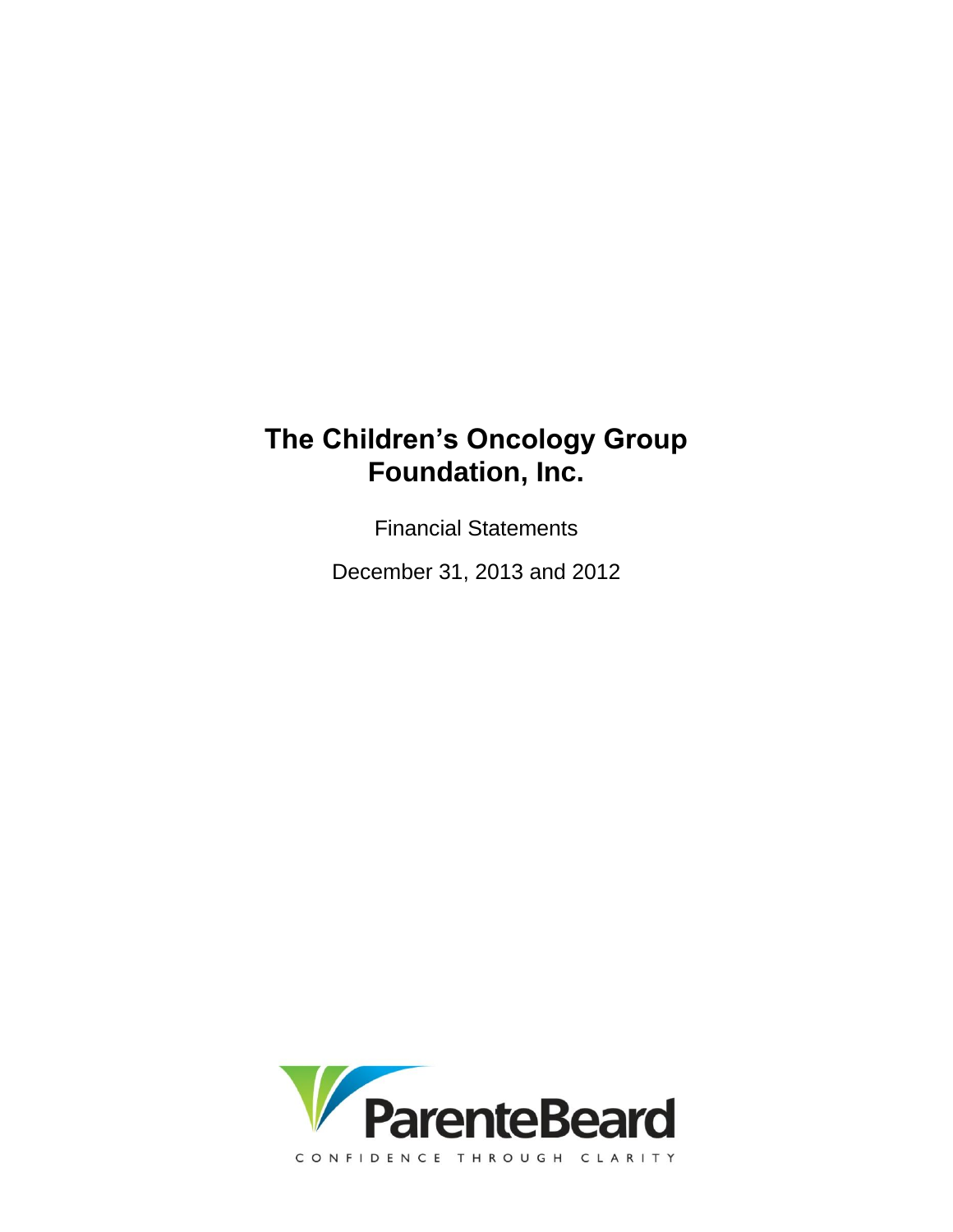Table of Contents December 31, 2013 and 2012

|                                         | Page    |
|-----------------------------------------|---------|
| <b>Independent Auditors' Report</b>     |         |
| <b>Financial Statements</b>             |         |
| <b>Statements of Financial Position</b> | 3       |
| <b>Statements of Activities</b>         | 4       |
| <b>Statements of Cash Flows</b>         | $5 - 6$ |
| <b>Notes to Financial Statements</b>    |         |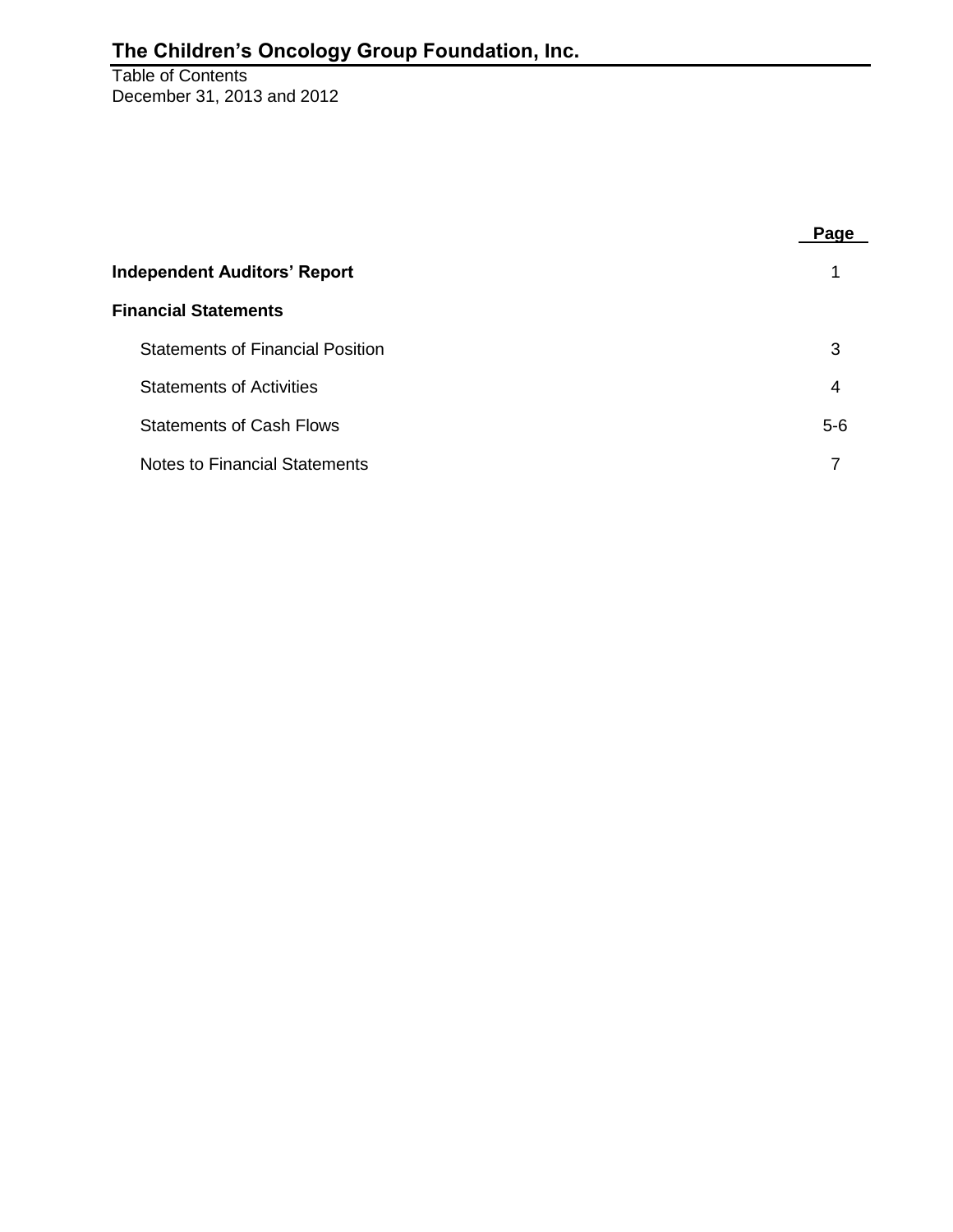

## **Independent Auditors' Report**

Board of Directors The Children's Oncology Group Foundation, Inc.

#### **Report on the Financial Statements**

We have audited the accompanying financial statements of The Children's Oncology Group Foundation, Inc., which comprise the statements of financial position as of December 31, 2013 and 2012, and the related statements of activities, and cash flows for the years then ended, and the related notes to the financial statements.

#### **Management's Responsibility for the Financial Statements**

Management is responsible for the preparation and fair presentation of these financial statements in accordance with accounting principles generally accepted in the United States of America; this includes the design, implementation, and maintenance of internal control relevant to the preparation and fair presentation of financial statements that are free from material misstatement, whether due to fraud or error.

#### **Auditors' Responsibility**

Our responsibility is to express an opinion on these financial statements based on our audits. We conducted our audits in accordance with auditing standards generally accepted in the United States of America. Those standards require that we plan and perform the audit to obtain reasonable assurance about whether the financial statements are free from material misstatement.

An audit involves performing procedures to obtain audit evidence about the amounts and disclosures in the financial statements. The procedures selected depend on the auditor's judgment, including the assessment of the risks of material misstatement of the financial statements, whether due to fraud or error. In making those risk assessments, the auditor considers internal control relevant to the entity's preparation and fair presentation of the financial statements in order to design audit procedures that are appropriate in the circumstances, but not for the purpose of expressing an opinion on the effectiveness of the entity's internal control. Accordingly, we express no such opinion. An audit also includes evaluating the appropriateness of accounting policies used and the reasonableness of significant accounting estimates made by management, as well as evaluating the overall presentation of the financial statements.

We believe that the audit evidence we have obtained is sufficient and appropriate to provide a basis for our audit opinion.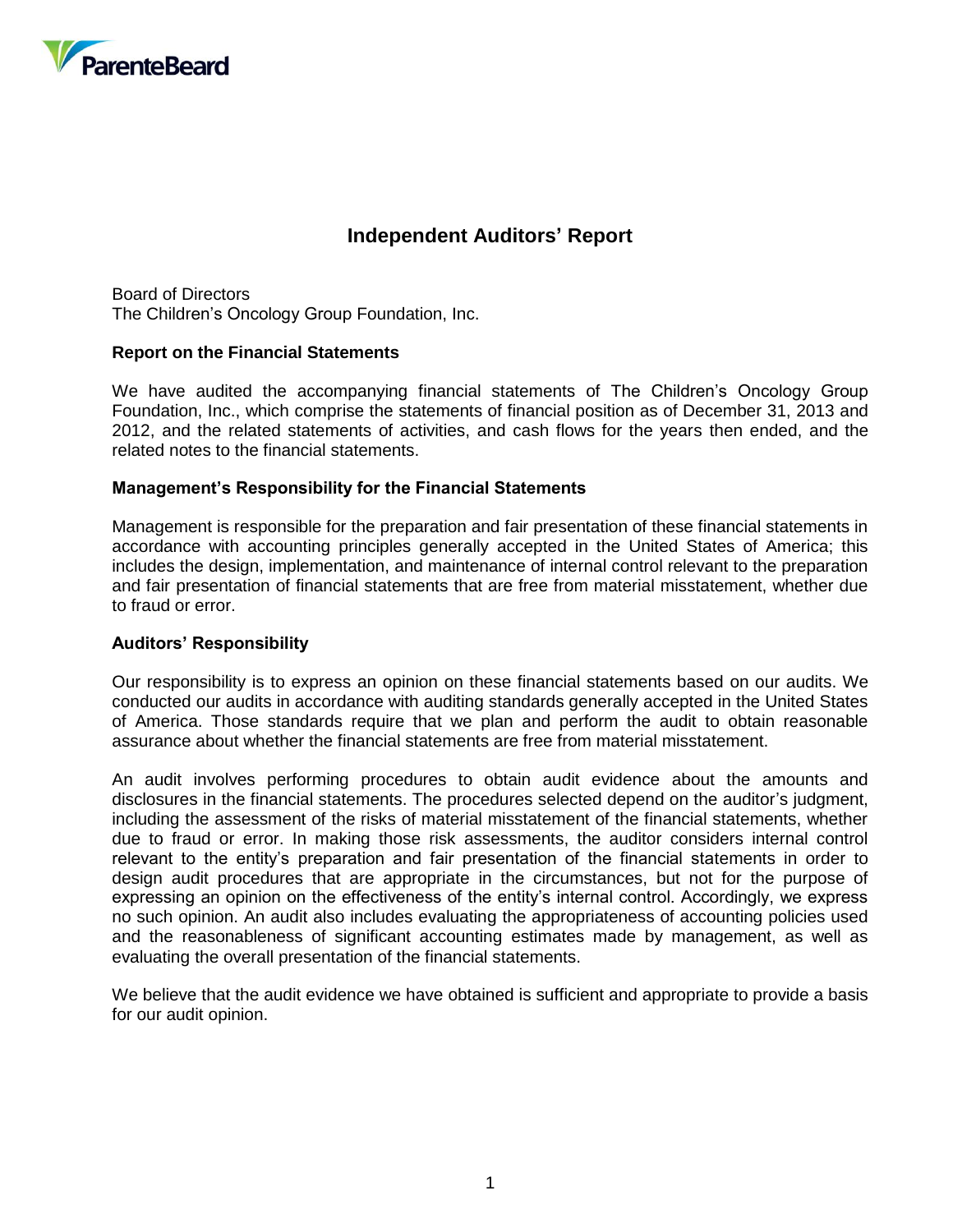**Opinion**

In our opinion, the financial statements referred to above present fairly, in all material respects, the financial position of the Children's Oncology Group Foundation, Inc. as of December 31, 2013 and 2012, and the changes in its net assets, and its cash flows for the years then ended in accordance with accounting principles generally accepted in the United States of America.

Parente Beard LLC

Philadelphia, Pennsylvania August 15, 2014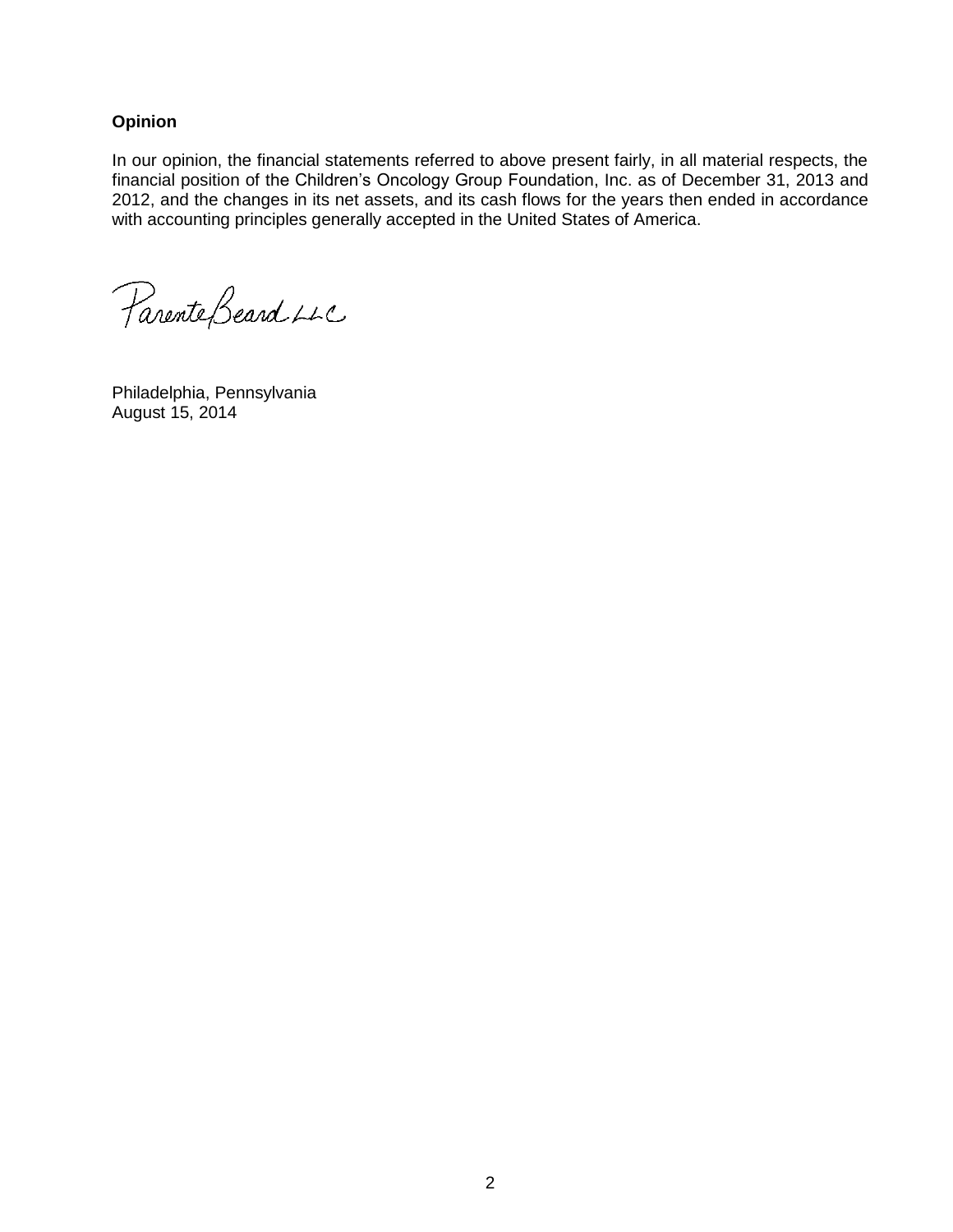Statements of Financial Position December 31, 2013 and 2012

|                                   |    | 2013      | 2012            |
|-----------------------------------|----|-----------|-----------------|
| <b>Assets</b>                     |    |           |                 |
| <b>Assets</b>                     |    |           |                 |
| Cash                              | \$ | 2,655,548 | \$<br>610,613   |
| Grants receivable                 |    | 7,036,441 | 7,055,173       |
| Deposits                          |    | 2,250     |                 |
| <b>Total assets</b>               | S. | 9,694,239 | \$<br>7,665,786 |
| <b>Liabilities and Net Assets</b> |    |           |                 |
| <b>Liabilities</b>                |    |           |                 |
| Accounts payable                  | \$ | 368,126   | \$              |
| Deferred revenue                  |    |           | 80,675          |
| <b>Total liabilities</b>          |    | 368,126   | 80,675          |
|                                   |    |           |                 |
| <b>Net Assets</b>                 |    |           |                 |
| Unrestricted                      |    | 309,864   | 112,611         |
| Temporarily restricted            |    | 9,016,249 | 7,472,500       |
| Total net assets                  |    | 9,326,113 | 7,585,111       |
| Total liabilities and net assets  | \$ | 9,694,239 | \$<br>7,665,786 |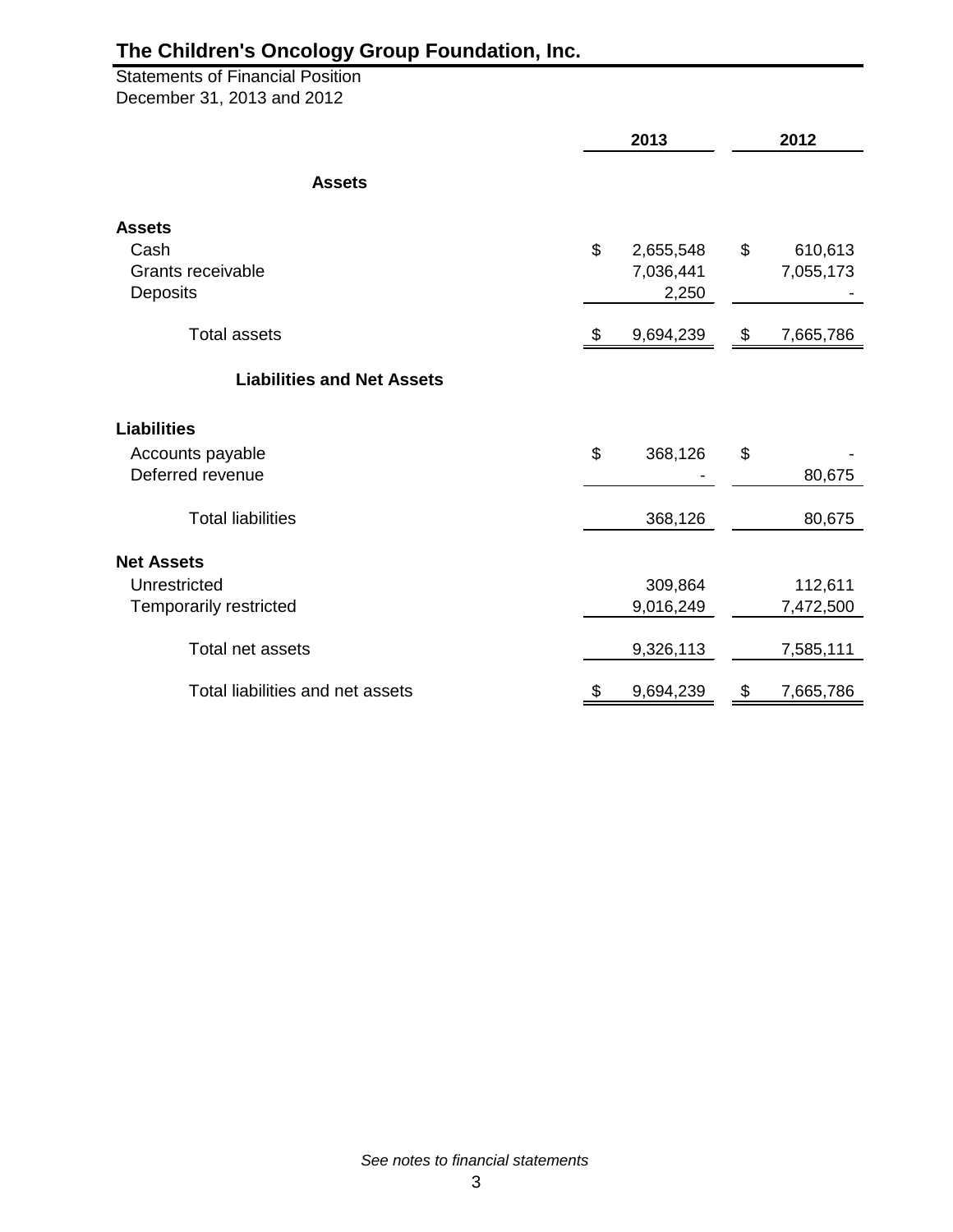#### Statements of Activities

Year Ended December 31, 2013 with Comparative Totals for the Year Ended December 31, 2012

|                                       | <b>Unrestricted</b> | <b>Temporarily</b><br><b>Restricted</b> | <b>Total 2013</b> | <b>Total 2012</b> |
|---------------------------------------|---------------------|-----------------------------------------|-------------------|-------------------|
| <b>Revenues and Other Additions</b>   |                     |                                         |                   |                   |
| Grants                                | \$                  | 9,238,623<br>\$                         | \$<br>9,238,623   | \$13,259,620      |
| Contributions                         | 142,944             | 24,661                                  | 167,605           | 57,862            |
| Conference income                     | 286,277             |                                         | 286,277           | 124,077           |
| <b>Bank interest</b>                  | 352                 |                                         | 352               | 662               |
| Miscellaneous income                  |                     |                                         |                   | 25                |
| Net assets released from restriction  | 7,719,535           | (7,719,535)                             |                   |                   |
| Total revenues and other additions    | 8,149,108           | 1,543,749                               | 9,692,857         | 13,442,246        |
| <b>Expenses</b>                       |                     |                                         |                   |                   |
| Grant expense                         | 7,825,534           |                                         | 7,825,534         | 6,034,127         |
| Conference                            | 49,660              |                                         | 49,660            | 4,860             |
| Travel                                | 16,842              |                                         | 16,842            |                   |
| Other                                 | 4,081               |                                         | 4,081             |                   |
| Total program expenses                | 7,896,117           |                                         | 7,896,117         | 6,038,987         |
| Professional fees                     | 47,703              |                                         | 47,703            | 30,890            |
| Office expenses                       | 6,550               |                                         | 6,550             | 2,685             |
| Total management and general expenses | 54,253              |                                         | 54,253            | 33,575            |
| Conference                            | 1,485               |                                         | 1,485             |                   |
| Total fundraising expenses            | 1,485               |                                         | 1,485             |                   |
| Total expenses                        | 7,951,855           |                                         | 7,951,855         | 6,072,562         |
| <b>Increase in Net Assets</b>         | 197,253             | 1,543,749                               | 1,741,002         | 7,369,684         |
| Net Assets, Beginning of Year         | 112,611             | 7,472,500                               | 7,585,111         | 216,622           |
| Net Assets, End of Year               | \$<br>309,864       | 9,016,249<br>\$                         | \$<br>9,326,113   | \$<br>7,586,306   |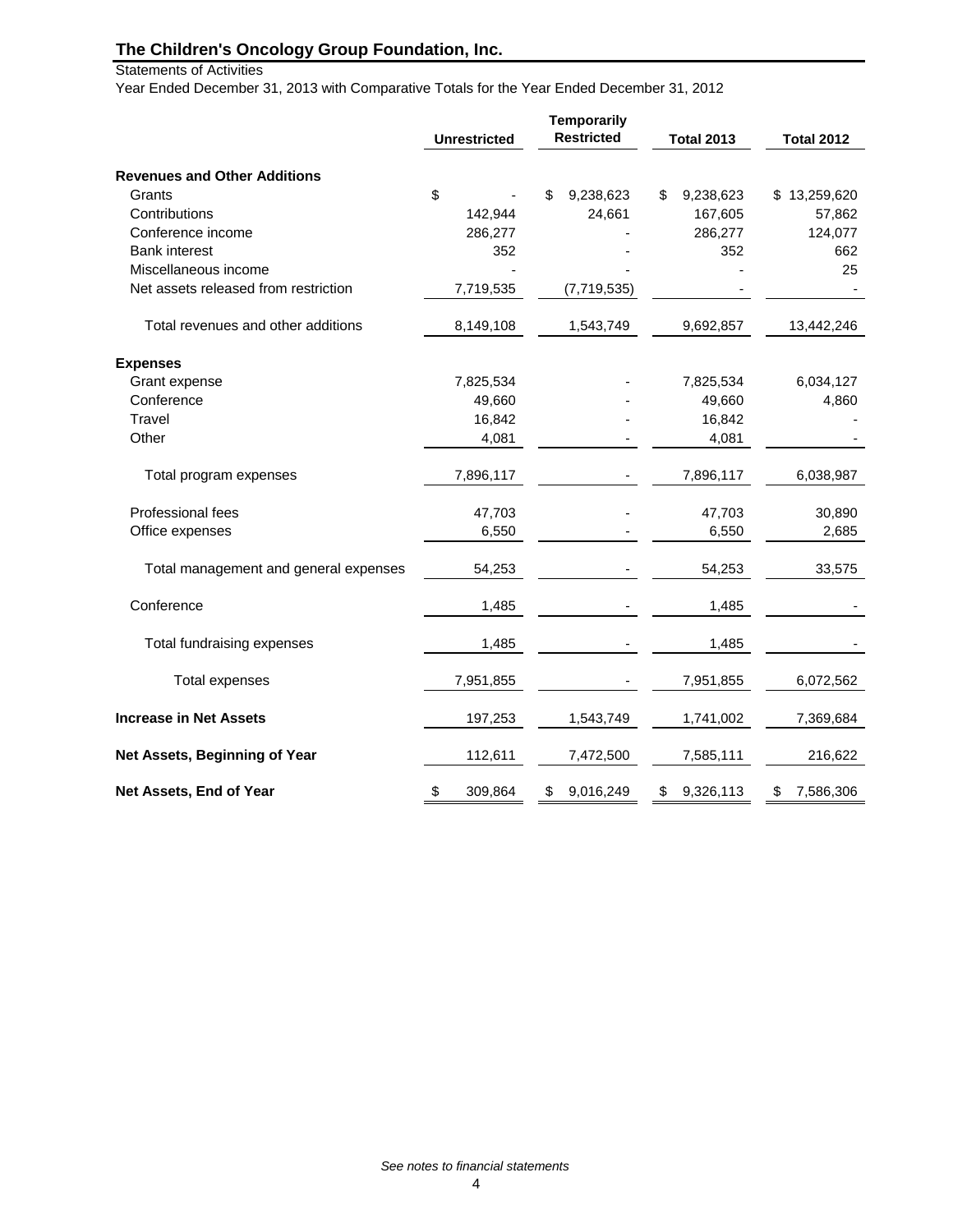# Statement of Activities

Year Ended December 31, 2012

|                                       | <b>Temporarily</b>  |                   |                  |  |
|---------------------------------------|---------------------|-------------------|------------------|--|
|                                       | <b>Unrestricted</b> | <b>Restricted</b> | <b>Total</b>     |  |
| <b>Revenues and Other Additions</b>   |                     |                   |                  |  |
| Grants                                | \$                  | 13,259,620<br>\$  | 13,259,620<br>\$ |  |
| Contributions                         | 51,252              | 6,610             | 57,862           |  |
| Conference income                     | 124,077             |                   | 124,077          |  |
| <b>Bank interest</b>                  | 662                 |                   | 662              |  |
| Miscellaneous income                  | 25                  |                   | 25               |  |
| Net assets released from restriction  | 6,009,127           | (6,009,127)       |                  |  |
|                                       |                     |                   |                  |  |
| Total revenues and other additions    | 6,185,143           | 7,257,103         | 13,442,246       |  |
| <b>Expenses</b>                       |                     |                   |                  |  |
| Grant expense                         | 6,034,127           |                   | 6,034,127        |  |
| Conference                            | 4,860               |                   | 4,860            |  |
|                                       |                     |                   |                  |  |
| Total program expenses                | 6,038,987           |                   | 6,038,987        |  |
|                                       |                     |                   |                  |  |
| Professional fees                     | 30,890              |                   | 30,890           |  |
| Dues and subscriptions                | 1,195               |                   | 1,195            |  |
| Office expenses                       | 2,685               |                   | 2,685            |  |
|                                       |                     |                   |                  |  |
| Total management and general expenses | 34,770              |                   | 34,770           |  |
|                                       |                     |                   |                  |  |
| Total expenses                        | 6,073,757           |                   | 6,073,757        |  |
| <b>Increase in Net Assets</b>         | 111,386             | 7,257,103         | 7,368,489        |  |
| Net Assets, Beginning of Year         | 1,225               | 215,397           | 216,622          |  |
|                                       |                     |                   |                  |  |
| Net Assets, End of Year               | \$<br>112,611       | \$<br>7,472,500   | \$<br>7,585,111  |  |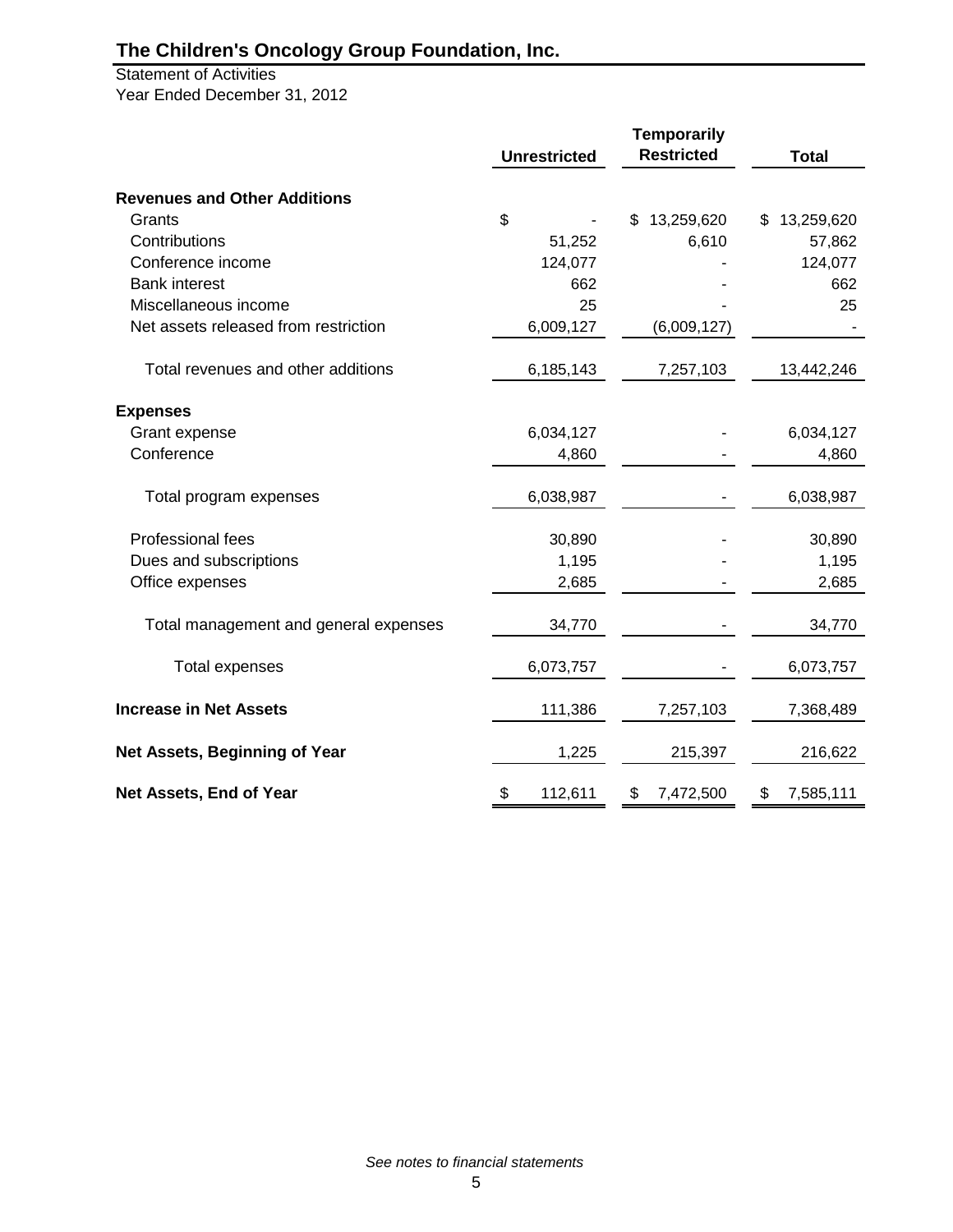## Statements of Cash Flows Years Ended December 31, 2013 and 2012

|                                                    | 2013 |           | 2012            |  |
|----------------------------------------------------|------|-----------|-----------------|--|
| <b>Cash Flows from Operating Activities</b>        |      |           |                 |  |
| Increase in net assets                             | \$   | 1,741,002 | \$<br>7,369,684 |  |
| Adjustments to reconcile increase in net assets to |      |           |                 |  |
| net cash provided by operating activities:         |      |           |                 |  |
| Changes in assets and liabilities:                 |      |           |                 |  |
| Grants receivable                                  |      | 18,732    | (7,055,173)     |  |
| Deposits                                           |      | (2,250)   |                 |  |
| Accounts payable                                   |      | 368,126   |                 |  |
| Deferred revenue                                   |      | (80, 675) | 80,675          |  |
| Net cash provided by operating activities and      |      |           |                 |  |
| net increase in cash                               |      | 2,044,935 | 395,186         |  |
| <b>Cash, Beginning</b>                             |      | 610,613   | 216,622         |  |
| Cash, Ending                                       | \$   | 2,655,548 | \$<br>611,808   |  |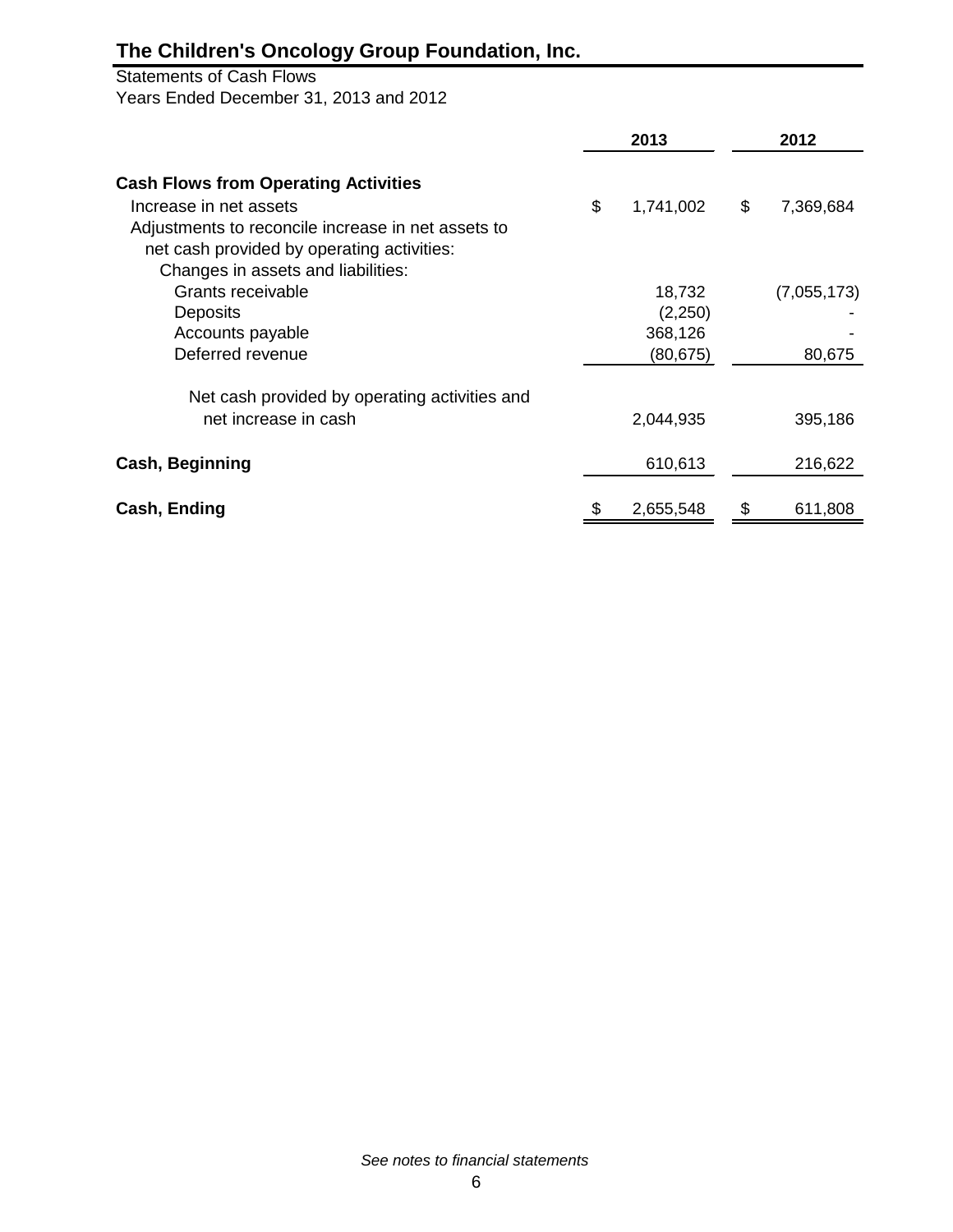#### **1. Nature of Operations**

The Children's Oncology Group Foundation, Inc. (the "Foundation") is a not-for-profit organization incorporated in the Commonwealth of Pennsylvania in August 2011. The Foundation was formed to support the Children's Oncology Group ("COG"), an unincorporated entity, which is the world's largest organization devoted exclusively to childhood and adolescent cancer research. The Foundation enables COG's leadership, comprised of a team of doctors, nurses, laboratory scientist and other allied professionals, the ability to direct the resources raised for childhood cancer research to the areas of highest need and opportunity. The board of the Foundation is comprised of the executive committee of COG. The Foundation allows philanthropic funds from individual supporters and organizations to go directly to COG and other organizations to fund their much needed research. In an era of rapid scientific discovery, this direct link allows COG researchers to respond quickly to new discoveries with great potential to benefit children with cancer. The Foundation's 2013 and 2012 grant expense consists of sub-grants made primarily to one organization that disperses the funds on behalf of the Foundation to COG member sites.

These activities are primarily supported by grants and contributions from foundations, corporations and individuals.

#### **2. Summary of Significant Accounting Policies**

#### **Basis of Financial Reporting**

The Foundation follows the authoritative guidance for external financial reporting by not-for-profit organizations and requires that unconditional promises to give (contributions) be recorded as a receivable and revenue and requires the Foundation to distinguish between contributions received for each net asset classification in accordance with donor imposed restrictions. The authoritative guidance also establishes standards for external financial reporting by not-for-profit organizations and requires that resources be classified for accounting and reporting purposes into three net asset classifications according to externally (donor) imposed restrictions.

A description of the net asset classifications follows:

**Unrestricted Net Assets** include assets that are available for the support of operations and whose use is not externally restricted.

**Temporarily Restricted Net Assets** include gifts and accumulated earnings for which donor imposed restrictions, primarily passage of time or occurrence of a specific event, have not been met.

**Permanently Restricted Net Assets** include gifts, trusts, and pledges which require, by donor restriction, that the corpus be invested in perpetuity and only the income be made available for operations in accordance with donor restrictions.

The Foundation has only unrestricted and temporarily restricted net assets as of December 31, 2013 and 2012.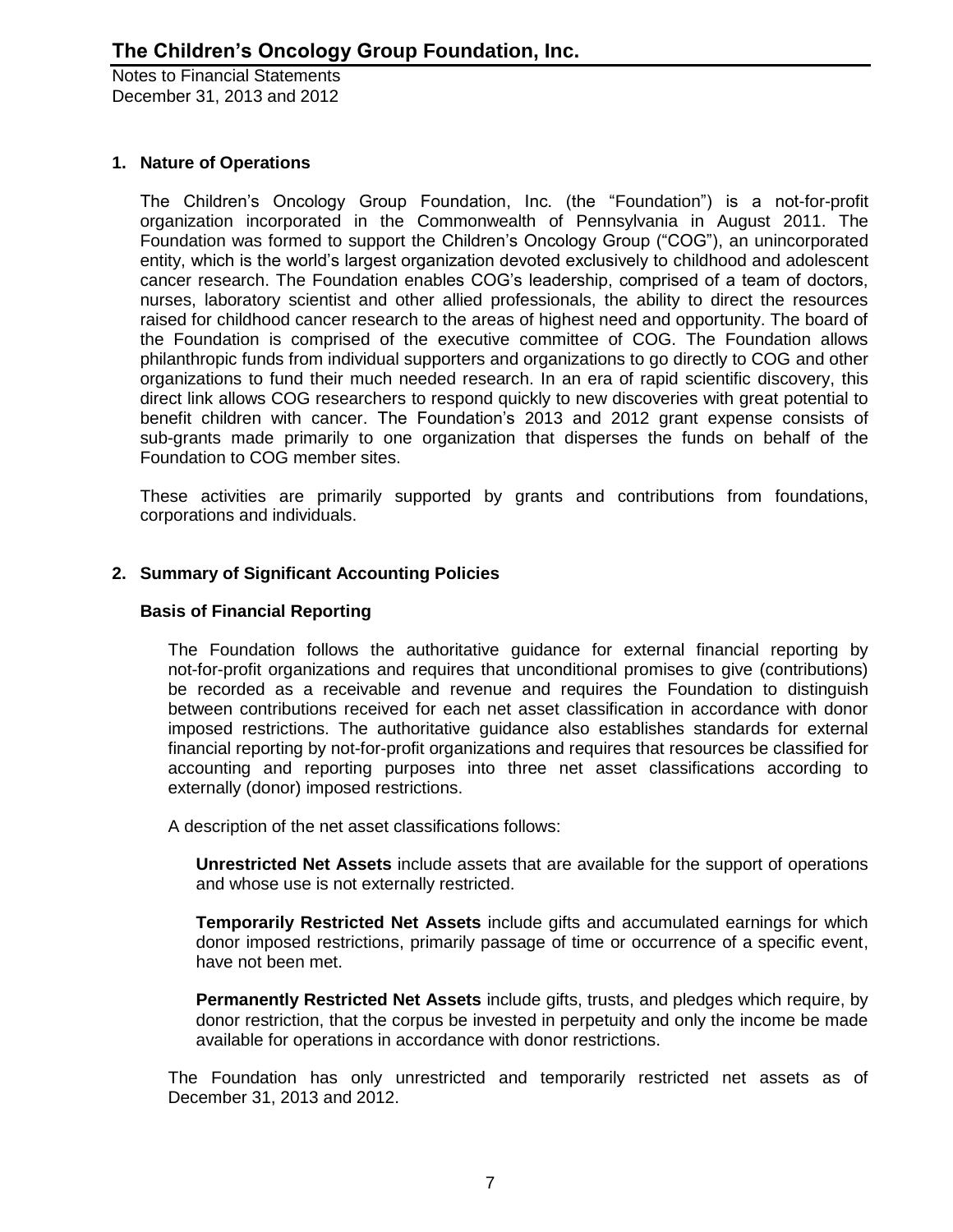#### **Revenue Recognition**

Grants or contributions are reported as revenue in the year in which payments are received and/or unconditional promises to give are made. All grants and contributions are considered to be available for unrestricted use unless specifically restricted by the donor. Grants and contributions restricted by the donor for specific purposes are reported as temporarily restricted or permanently restricted support, which increase those net asset classifications. When a donor restriction expires, that is, when a time restriction ends or stipulated purpose restriction is accomplished, temporarily restricted net assets are released to unrestricted net assets.

Grants and contributions, including unconditional promises to give, that are expected to be received within one year are recorded at net realizable value. Grants and contributions that are expected to be collected in future years are recorded at the present value of their expected future cash flows, which approximates fair value. All grants receivable as of December 31, 2013 and 2012 are expected to be collected within one year, therefore no discount rate in determination of the present value of this balance is necessary.

Conference revenues that have been collected, but for which the conference has not been held as of the year end, are considered not yet earned and included in deferred revenue in the statement of financial position.

#### **Use of Estimates**

The preparation of financial statements in conformity with accounting principles generally accepted in the United States of America requires management to make estimates and assumptions that affect the reported amounts of assets and liabilities and disclosure of contingent assets and liabilities at the date of the financial statements, and the reported amounts of revenues and expenses during the reporting period. Actual results could differ from those estimates.

#### **In-Kind Contributions**

In-kind contributions include donated goods and services that are recognized as revenues and expenses based on the estimated fair value of the goods or services as of the date provided. The Foundation received \$22,087 and \$27,787 in in-kind professional services in the year ended December 31, 2013 and 2012, respectively.

#### **Income Tax**

The Foundation qualifies as a tax-exempt organization under Section 501(c)(3) of the Internal Revenue Code. Accordingly, the Foundation is exempt from income tax.

The Foundation accounts for uncertainty in income taxes recognized in the financial statements using a recognition threshold of more likely than not as to whether the uncertainty will be sustained upon examination by the appropriate taxing authority. Measurement of the tax uncertainty occurs if the recognition threshold has been met. Management determined there were no tax uncertainties that met the recognition threshold.

Currently, all of the Foundation's federal exempt organization returns are subject to examination by the Internal Revenue Service since inception in 2011.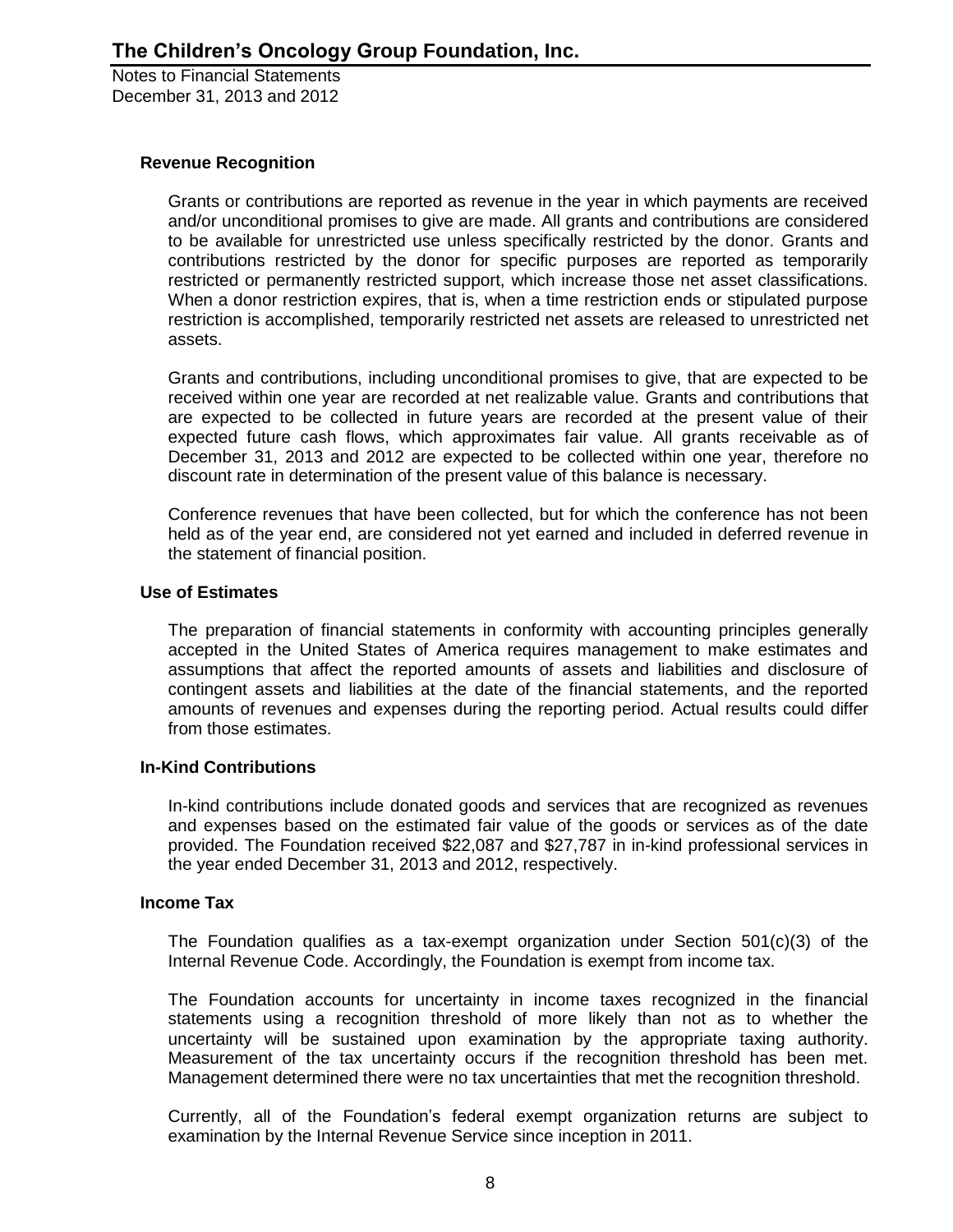#### **Reclassification**

Certain items on the 2012 financial statements have been reclassified to conform to the 2013 financial statement presentation.

#### **Subsequent Events**

Subsequent events were evaluated for recognition or disclosure through August 15, 2014, the date the financial statements were available to be issued.

#### **3. Temporarily Restricted Net Assets**

Temporarily restricted net assets as of December 31, 2013 and 2012 are designated for the following purposes:

|                                                    | 2013 |           | 2012 |           |
|----------------------------------------------------|------|-----------|------|-----------|
| Pediatric cancer research and high impact programs | \$   | 6,680,512 | \$   | 6,963,100 |
| Project: EveryChild                                |      | 1,430,316 |      | 187,740   |
| Pride fund                                         |      | 329,123   |      |           |
| <b>Myeloid Committee</b>                           |      | 200,000   |      |           |
| Nursing discipline                                 |      | 158,255   |      | 6,230     |
| Adolescent and young adult                         |      | 89,812    |      | 295,792   |
| <b>GALOP Infrastructure project</b>                |      | 50,000    |      |           |
| Neuroblastoma 14-gene research                     |      | 40,000    |      |           |
| Jedi Gino Rhabdo research                          |      | 18,593    |      |           |
| Ependymoma research                                |      | 16,000    |      | 16,000    |
| Wilms tumor research                               |      | 3,638     |      | 3,638     |
| Total                                              |      | 9,016,249 | S    | 7.472.500 |

#### **4. Net Assets Released From Restrictions**

Net assets were released from donor/grantor restrictions by incurring expenses satisfying the restricted purposes or by occurrence of other events specified by donors/grantors during the year ended December 31, 2013 and 2012:

|                                                    | 2013      | 2012            |
|----------------------------------------------------|-----------|-----------------|
| Pediatric cancer research and high impact programs | 7,175,500 | \$<br>5,767,800 |
| Adolescent and young adult                         | 522,888   | 191,327         |
| Neuroblastoma ALK                                  |           | 50,000          |
| Nursing discipline                                 | 17.647    |                 |
| Project: EveryChild                                | 3.500     |                 |
|                                                    |           |                 |
| Total                                              | 7,719,535 | 6,009,127       |